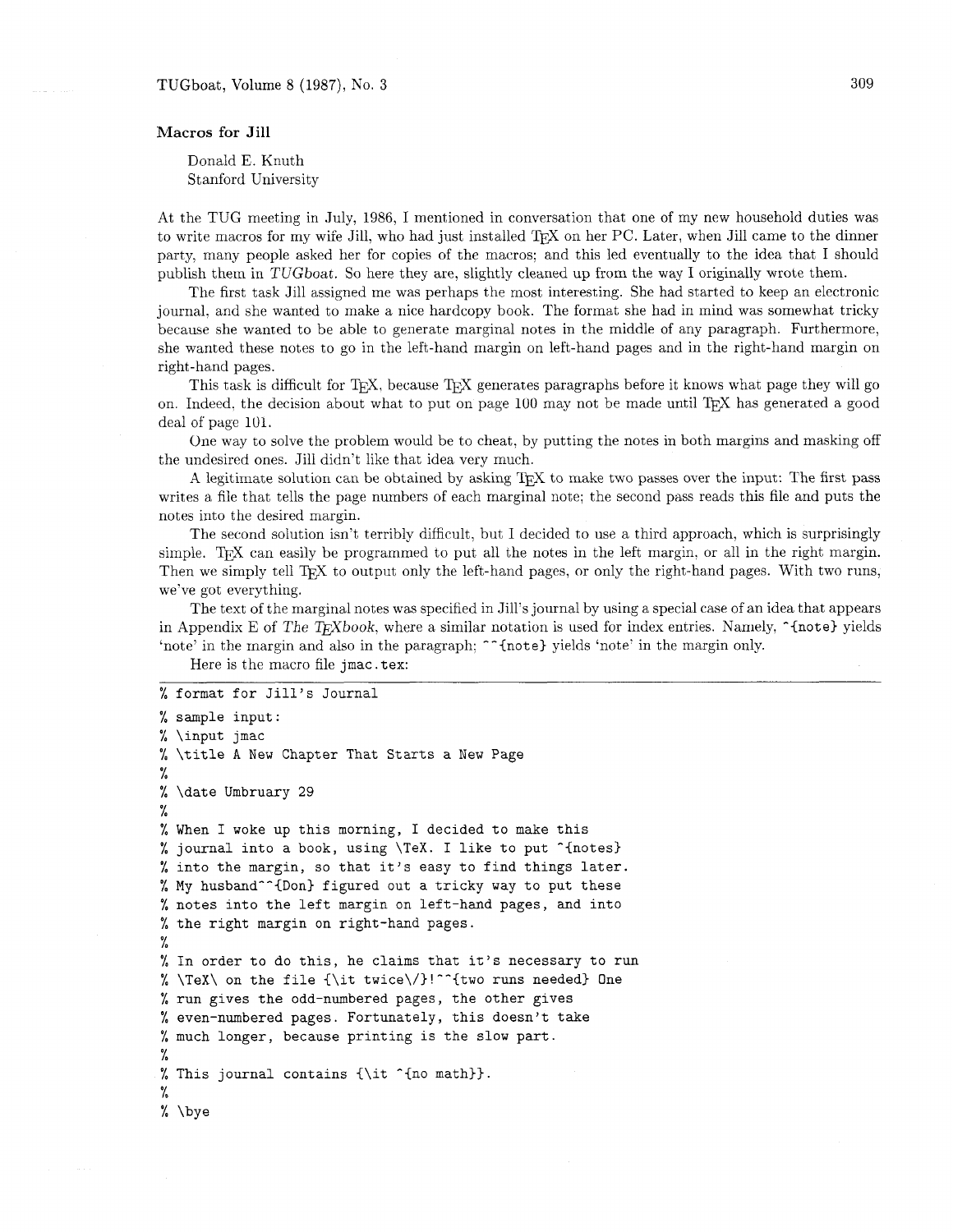```
% Each run begins with a little dialog: 
\newif\ifleft 
\def\lefthand{1 }
\message{********************* Which pages do you want (1 or r)? } 
\read-1 to\next % get user's response (1 or r) 
\ifx\next\lefthand\lefttrue\else\leftfalse\fi 
\message{OK, I'll produce only the 
\ifleft left\else right\fi-hand pages. 1 
% Here are conventions for text layout 
\frenchspacing \% no extra space after punctuation
\hsize=5 .25in % lines to be 5.25 inches wide 
\baselineskip=14pt % and 14 points apart 
\parindent=Opt % no paragraph indentation 
\parskip=\baselineskip % leave a blank line between paragraphs 
\topskip=5\baselineskip % leave four blank lines at top of page 
\vsize=40\baselineskip % forty lines on a page 
\setbox\strutbox=\hbox{\vrule height.75\baselineskip
 depth.25\baselineskip widthopt) % this is a one-line strut 
\newdimen\titleoffset \titleoffset=1.5in % titles move into margin 
\newdimen\not espace \notespace=.375in % space between notes, text 
\newdimen\maxnote \maxnote=2in % maximum width of a note 
\font\titlefont=cmbxlO scaled\magstep2 % font for titles at page top 
\font\datefont=cmbxlO scaled\magstephalf % font for dates in margin 
\font\notefont=cmbxlO % font for notes in margin 
\f ont\textrm=cmrlO scaled\magstephalf % font for normal text 
\font\textit=cmtilO scaled\magstephalf % font for emphasized text 
\font\foliofont=cmbx10 scaled\magstephalf % font for page numbers 
\let\rm\ \let\it\ \texttt{t}\textfont2=\nullfont % disallow math mode 
% Here \hat{ } and \hat{ } are changed to \mnote, visible or invisible
\newif\ifvisible 
\catcode'\^=\active 
\def^{\futurelet\next\testdoublehat}
\def\testdoublehat{\ifx\next~\let\next=\silentnote 
 \else\visibletrue\let\next=\mnote\fi \next) 
\def\silentnote^{\visiblefalse\mnote}
\if left % do the next only if assuming left margins 
 \def\title#1\par{\vfill\eject\message{#1:}
  \null\vskip-4\baselineskip 
  \moveleft\titleoffset\hbox{\titlefont\uppercase{#1}}
  \vskip\baselineskip> 
 \def\date#l\par{\vskip\parskip 
  \moveleft\notespace 
   \llapC\hbox to\maxnote~\hfil\datefont#l\unskip~) 
  \nobreak\vskip-\baselineskip\vskip-\parskip} 
 \label{thm:main} $$\def\mnot\{xstrut\vadjust{\kern-\dph\strut\partial x}$$\vtop to\dp\strutbox{\vss \baselineskip=\dp\strutbox
    \moveleft\notespace 
     \label{hbox} $$\llp{\hbox{c}max\not{{\bf{r}}\not=\{1}}\nul1}$$\ifvisible#l\fi) 
 \hoffset=\titleoffset
```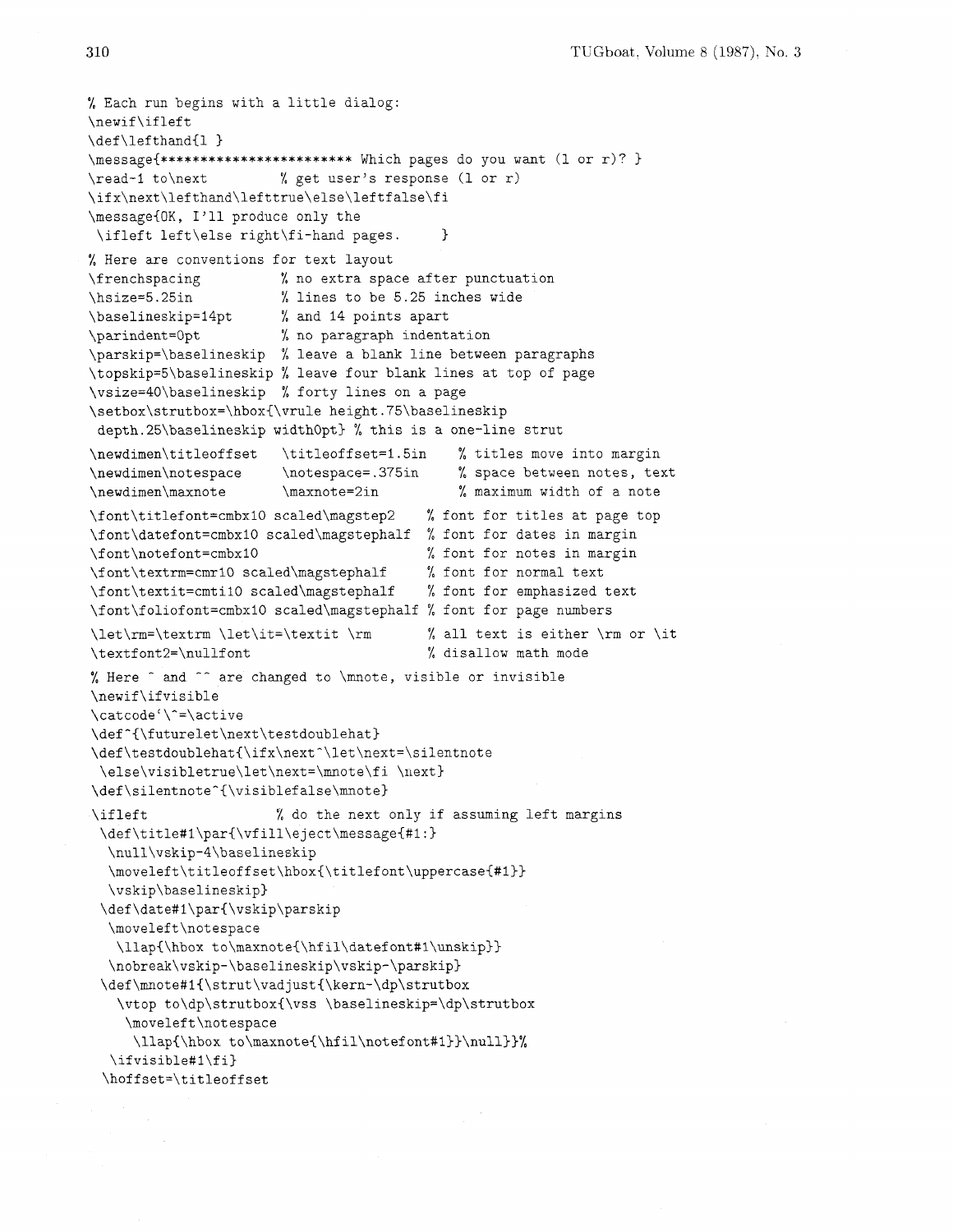```
\else '/, do the next only if assuming right margins 
 \def\title#l\par{\vfill\eject\message{#l:) 
 \null\vskip-4\baselineskip 
 \moveright\titleoffset\rightline(\titlefont\uppercase{#l)~ 
 \vskip\baselineskip) 
 \def\date#l\par{\vskip\parskip 
  \moveright\notespace\rightline{% 
  \rlap{\hbox to\maxnote{\datefont#1\unskip\hfil}}}
  \nobreak\vskip-\baselineskip\vskip-\parskip) 
 \def\mnote#1{\strut\vadjust{\kern-\dp\strutbox
   \vtop to\dp\strutboxC\vss \baselineskip=\dp\strutbox 
    \moveright\notespace\rightline{% 
     \rlap{\hbox to\maxnote{\notefont#1\hfil}}}\null}}%
  \ifvisible#l\fi] 
\fi % in both cases, TeX will choose the same page breaks 
% We output either left-hand or right-hand pages (only) 
\output{\ifleft 
 \if odd\pageno\discard\else 
  \shipout\vbox{\box255 \baselineskip=30pt \hbox{\foliofont\folio))\fi 
 \else\ifodd\pageno 
  \shipout\vbox{\box255 \baselineskip=30pt \rightline{\foliofont\folio)) 
  \else\discard\fi\fi 
 \advancepageno) 
\newbox\voidbox 
\def\discard{\global\setbox255=\box\voidbox}
\outer\def\bye{\vfill\eject\deadcycles=O\end~
```
The sample file at the beginning of jmac. tex would be output as follows, on two pages (and in two passes), if the \vsize is reduced to S\baselineskip:

## **A NEW CHAPTER THAT STARTS A NEW PAGE**

When I woke up this morning, I decided to make this journal into a book, using **Umbruary 29**  T<sub>E</sub>X. I like to put notes into the margin, so that it's easy to find things later. **notes Mv** husband figured out a tricky way to put these notes into the left margin on **Don** My husband figured out a tricky way to put these notes into the left margin on left-hand pages, and into the right margin on right-hand pages.

 $\mathbf{1}$ 

**two runs needed** In order to do this, he claims that it's necessary to run TEX on the file *twice*! One run gives the odd-numbered pages, the other gives even-numbered pages. Fortunately, this doesn't take much longer, because printing is the slow part.

**no math** This journal contains no math.

 $\mathbf{2}$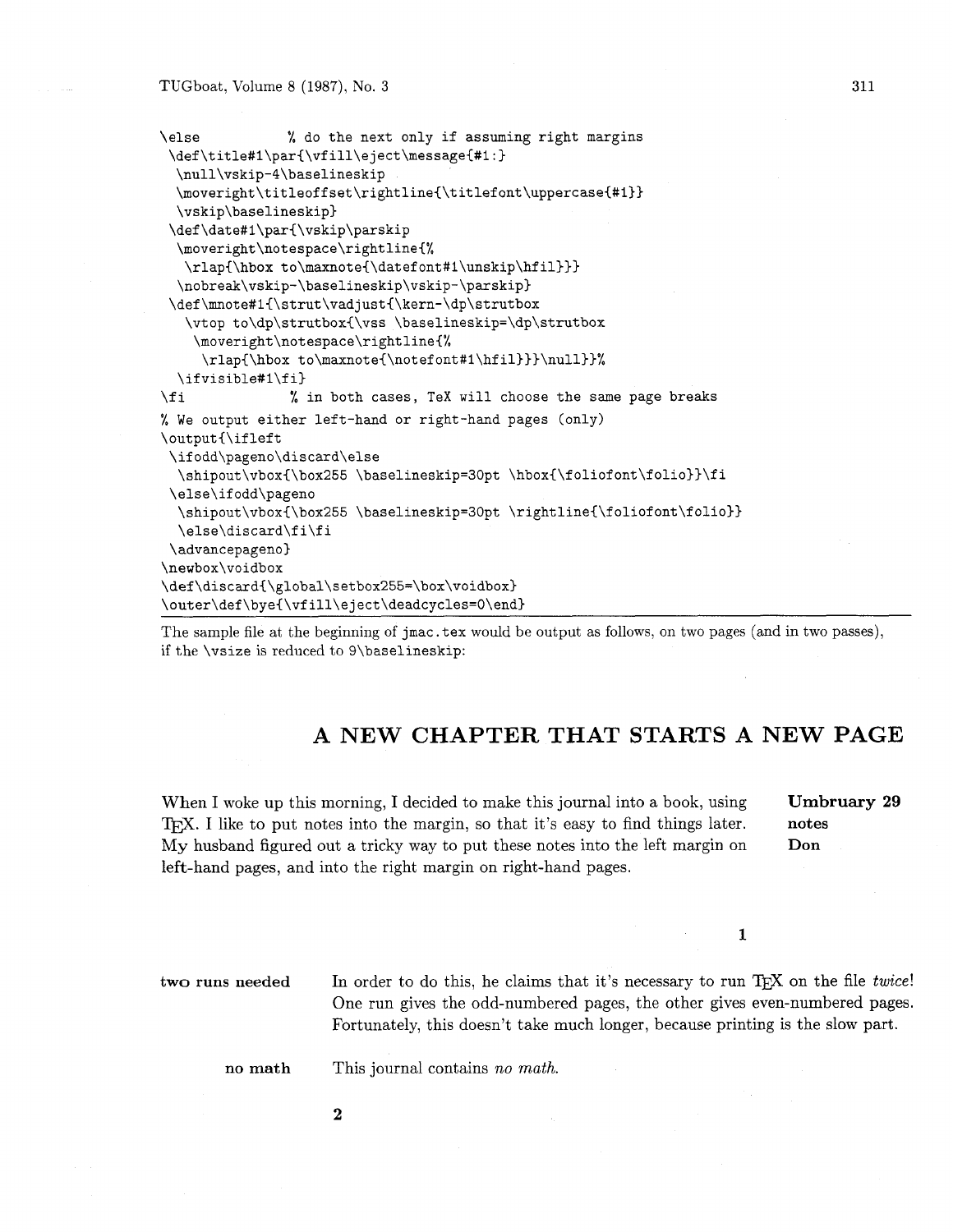The second task was rather different. Our collection of farnily recipes was kept on scraps of paper. and the pieces kept crumbling and/or getting lost. Jill decided to enter the recipes into her computer so that we could print them on file cards. This way we could keep everything in order. and we could also make sets for our son and daughter to use.

Jill worked out a system of codes that she found convenient for entering the data efficiently. The main interesting thing (to me) was the way it was possible to implement these codes as "active" characters in T<sub>FX</sub>. The trick was to define the macros first, before fooling around with active characters, so that the old character meanings wouldn't get mixed up with the new ones.

Here is the file rmac. tex, which should be almost "self explanatory":

% recipe format sample input: % \input rmac #RELISH >Thanksgiving Cranberry Relish % <Wilda Bates Carter **\$3** cups % (chill overnight  $\frac{9}{6}$  \* % @1 pound fresh cranberries % 2 oranges, peeled and seeded % rind of one orange, grated  $% 1$   $1/2$  c sugar  $\frac{9}{6}$  \* !Coarsely grind cranberries and oranges. Add rind % and sugar. Refrigerate overnight.  $\frac{9}{6}$  = #BREAD >Cheese Crisps % | chill at least 2 hours, bake 20--25 minutes %%300\0 F % \$5 dozen \* % 01 jar sharp cheese spread (5 ounces)  $%$   $1/2$  c butter  $\frac{9}{6}$   $\frac{1}{4}$  t salt % dash pepper  $% 1$   $1/2$  c flour  $\frac{9}{6}$  \* !Beat together cheese and butter. Stir in remaining % ingredients. Form into two rolls,  $1^{2}$ 1/4 inch in diameter. Wrap and chill at least 2-hours. Cut into % <sup>1/4-inch</sup> slices, place on ungreased cookie sheet, % bake 20--25 minutes at 300\0"F until slightly % darker in color.  $\% =$  $%$  \bye \hsize=4.25in \vsize=7in \parindent=Opt \font\classfont=cmbx10 scaled\magstep2 \font\titlefont=cmbxlO scaled\magstep2 \font\specfont=cmsllO scaled\magstephalf % time, temp, qry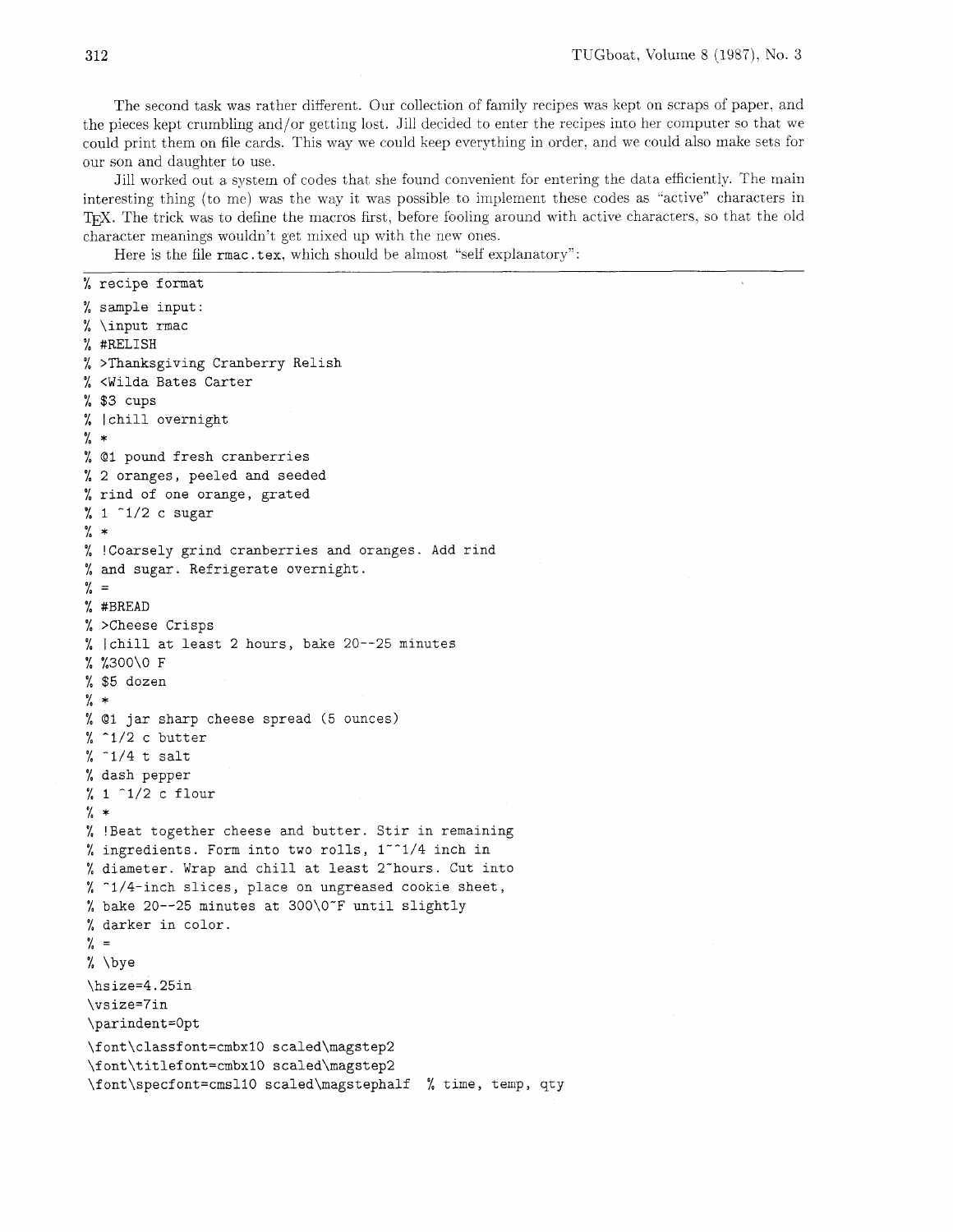```
\font\ingredfont=cmr7 scaled\magstep2 
\font\normalfont=cmrlO 
\newdimen\specbaseline 
\specbaseline=14pt % \baselineskip between time, temp, qty 
\output{\shipout\vboxi\vbox to .75in{ 
  \rightline{\classfont\currentclass\hskip-.25in}\vss}
 \nointerlineskip\box255) 
 \advancepageno \global\let\currentdonor=\empty) 
\let\currentdonor=\empty 
\def \O{$^\circ$) % degrees 
\obeylines 
\def \class#l 
 {\gdef\currentclassC#l)) 
\def\title#l 
 {\{\n    message{#1}\times#1\}\def\donor#l 
 (\gdef\currentdonor{#1)) 
\def\time#l 
 {{\baselineskip=\specbaseline \rightline{\specfont#l\/))) 
\def\temp#l\O F 
 CC\baselineskip=\specbaseline \rightline{\specfont#l\/\O F\/))) 
\let\quantity=\time 
\def\ingredients{\ingredfont\everypari\hangindent=2Opt)) 
\def\method{\let^-M=\space \normalfont \everypar{)) 
\def\endit{\par\vfill% 
\ifx\currentdonor\empty\else\rightline{---\currentdonor}\fi%
 \eject\obeylines) 
\def\frac#1/#2{\leavevmode\raise.5ex\hbox{\the\scriptfont0 #1}%
 \kern-.lem/\kern-.15em\lower.25ex\hbox{\the\scriptfontO #2)) 
\text{Catcode'} =14 fa comment character
\catcode ' \#=\active \let#=\class " class of food, e.g. SOUP
\catcode' \>=\active \let>=\title " name of recipe
\catcode'\<=\active \let<=\donor I' source of recipe 
\catcode'\ l =\active \let l=\time " preparation time 
\catcodef\%=\active \let%=\temp " baking temperature 
\catcode'\$=\active \let$=\quantity " amount of output 
\catcode'\@=\active \let@=\ingredients 'I begin list of inputs 
\catcode'\! =\active \let !=\method " begin cooking algorithm 
\catcodef\*=\active \let*=\medskip " spacer 
\catcode'\^=\active \let^=\frac " numerator of fraction
\catcode'\==\active \let=\endit " end of recipe card
```
Notice the use of \obeylines here: Most of the data for a recipe appears on single lines, until you get to the "method" which consists of one or more paragraphs. Therefore \method converts the ends of lines to spaces. The method is followed by an '='; this finishes the card and restores \obeylines mode.

If the \vsize is reduced to 2.5 inches, the sample input produces the two cards of output shown on the next page.

Since we computerized our recipes in July, we've used the resulting cards quite often. Jill's format has worked well; it's easy to read the recipes while fixing the food, and it's easy to plan ahead because the quantities and preparation are highlighted.

Of course, the next step should be to connect the computer to our kitchen equipment, so that the cooking will be done automatically. But I think I'll work on The Art of Computer Programming first.